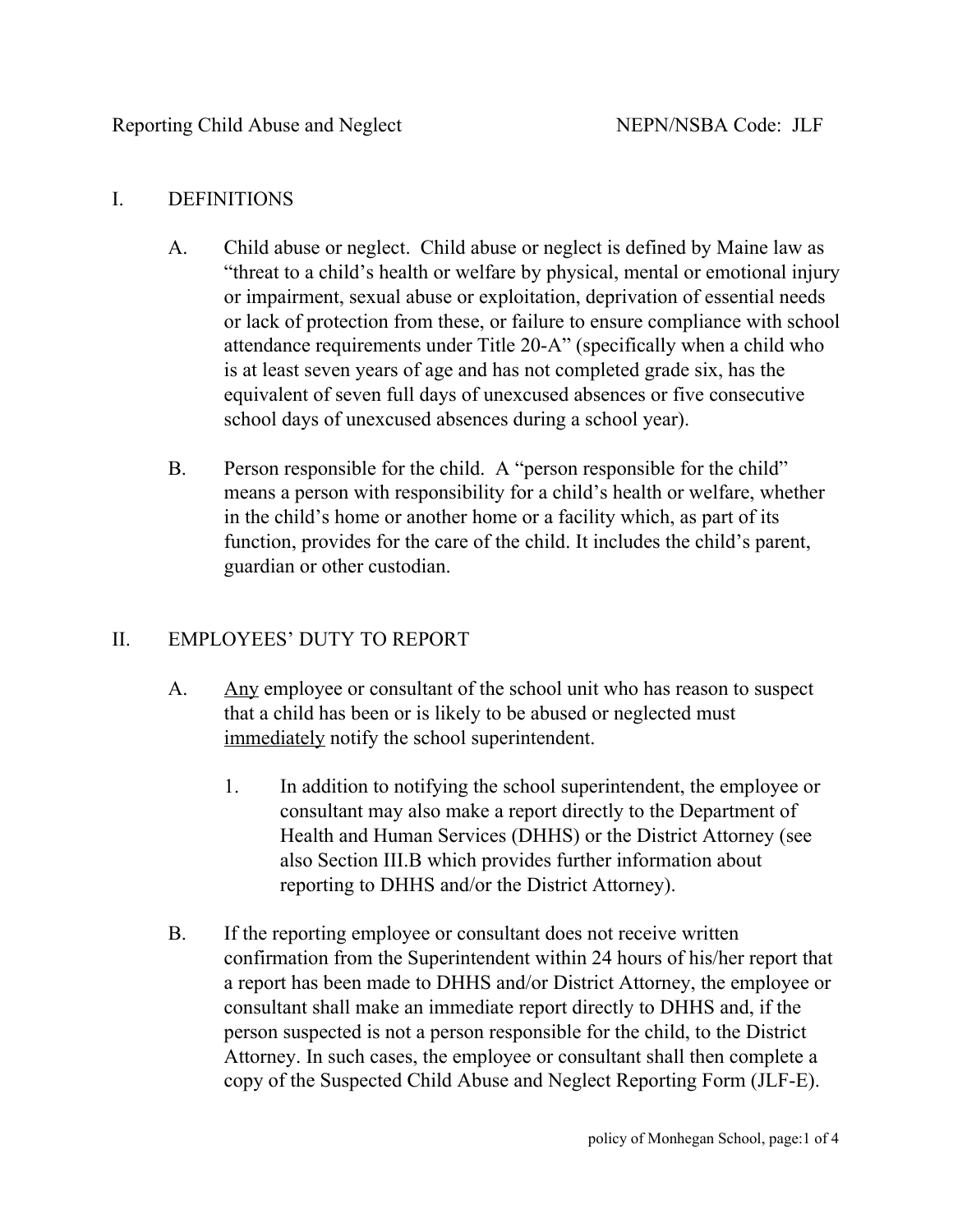C. If the reporting employee or consultant does receive written confirmation from the Superintendent within 24 hours of his/her report (which is a copy of the Suspected Child Abuse and Neglect Reporting Form (JLF-E), he/she shall sign the form as acknowledgement that the report was made and return it to the Superintendent.

### III. ADMINISTRATOR REPORTING AND CONFIRMATION DUTIES

The lead teacher and the Superintendent are designated agents to make child abuse and neglect reports.

- A. If the lead teacher receives the report, he/she shall notify the Superintendent immediately.
- B. The Superintendent shall then make a verbal and written report(s) of suspected abuse or neglect to DHHS. In addition, if the person suspected is not the parent, guardian or other custodian of the child, the Superintendent shall also make a report to the District Attorney.
	- 1. The law requires the reporting employee or consultant to make his/her own report to DHHS and/or the District Attorney if he/she has not received confirmation within 24 hours that such a report has been made by the Superintendent.
- C. The person making the report to DHHS and/or the District Attorney shall complete the Suspected Child Abuse or Neglect Form (JLF-E).
- D. The Superintendent shall provide a copy of the Suspected Child Abuse or Neglect Form to the reporting employee or consultant within 24 hours of the employee's initial report. The reporting employee or consultant shall sign the report and return it to the Superintendent.
- E. The form will be forwarded to DHHS and/or the District Attorney, and shall be retained by the school unit for ten years, as specified in the Maine Archives Rules, along with any other information relevant to the case.

# IV. INTERNAL INVESTIGATIONS AND DISCIPLINE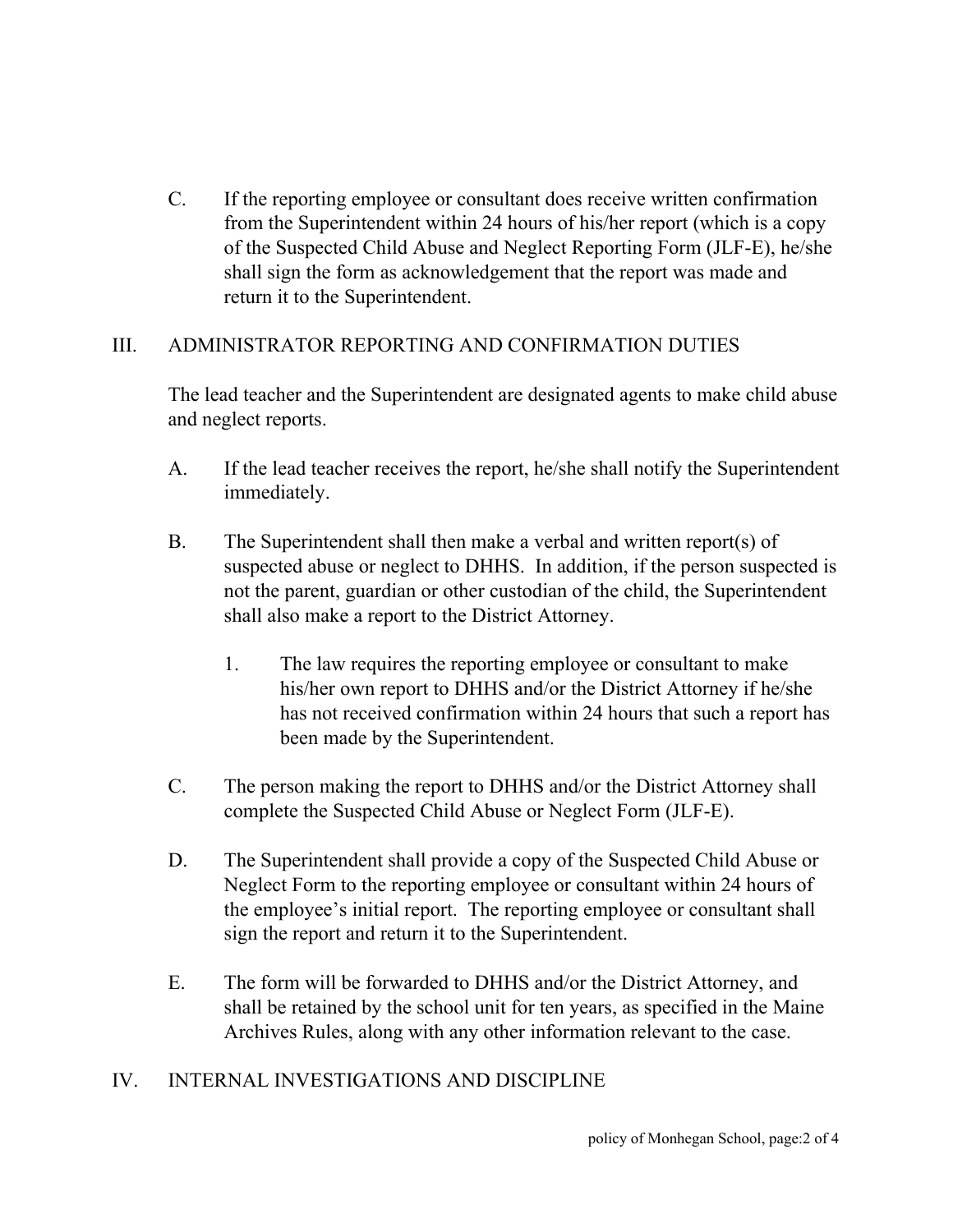- A. Employees. If the person suspected of abuse or neglect is an employee, the Superintendent shall investigate and take appropriate action, in accordance with applicable Board policies, collective bargaining contracts, and federal and state laws.
- B. Students. If the person suspected of abuse or neglect is a student, and the abuse or neglect occurred on school premises, during a school activity, or is otherwise related to the school, the Superintendent shall investigate and take appropriate action, in accordance with applicable Board policies and federal and state laws.

# V. INTERVIEWS OF CHILD AND SCHOOL PERSONNEL

DHHS personnel shall be permitted to meet with and interview the child named in the report when the child is present at school as provided in this section. The lead teacher shall:

- A. Require the DHHS employee requesting to interview the child to provide written certification that in the Department's judgment, the interview is necessary to carry out its duties;
- B. Require the DHHS caseworker to discuss the circumstances of the interview and any relevant information regarding the alleged abuse or neglect with the child's teacher, guidance, school nurse, social worker or building administrator as the caseworker deems is necessary to provide needed emotional support to the child prior to and following the interview;
- C. Not place conditions on how the interview is conducted, including, but not necessarily limited to requiring that certain persons be present during the interview; prohibiting certain persons from being present during the interview; and requiring notice to or consent from a parent or guardian;
- D. Provide an appropriate, quiet and private place for the interview; and
- E. Not disclose any information about DHHS's intention to interview the child except to school officials or the school's attorney who need the information to comply with the interview request.